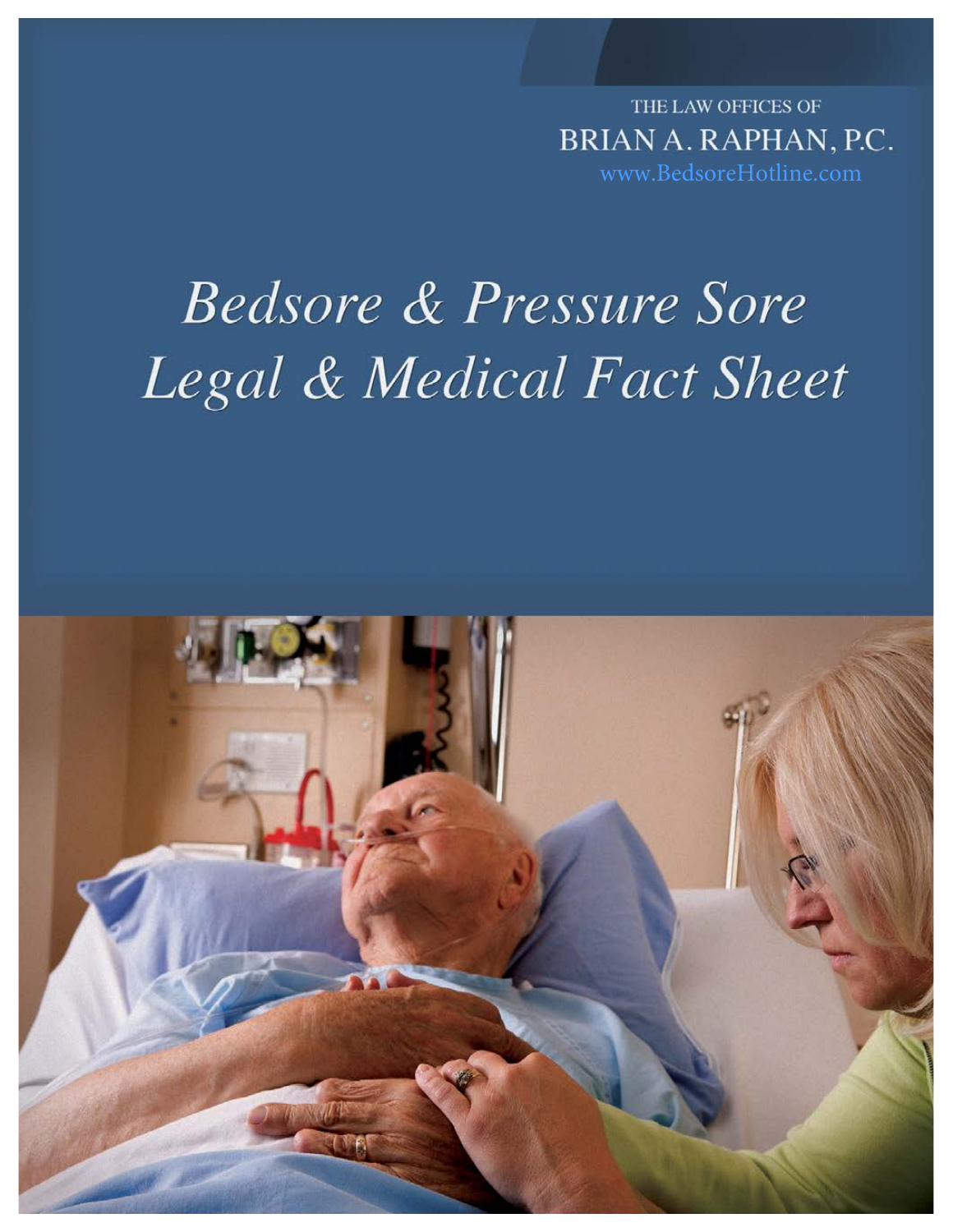#### **LAW OFFICES OF**

## BRIAN A. RAPHAN, P.C.

Bedsores / Pressure sores / Decubitis Ulcers

## BEDSORE HOTLINE FACT SHEET:

- A. Legal Information
- B. Medical Information
- C. Treatment

## A. Legal: Bedsore lawsuits

- Federal laws are in place to protect patients at hospitals, nursing homes and medical facilities.
- A victim or family of a victim may pursue a lawsuit regardless of what the healthcare facility or administrators say is the cause.
- Lawsuits may result from institutional or individual malpractice, abuse or negligence.
- Lawsuits may be filed by the family for loved ones who have died.

#### Facts regarding your legal rights

- 1 You may be able to sue for and recover a monetary award from new injuries and infections and the aggravation of old ones caused by bedsores or pressure ulcers.
- 2 The defendants insurance company may ask you for a recorded statement describing the appearance of bedsores and treatment. Remember you have no obligation to give them such a statement, nor is it wise to do so.
- 3 The defendant's insurance company will ask you for authorizations to obtain medical records. Let your attorney release your records after he or she has reviewed them. It's best not to offer information by yourself.
- 4 Some insurance companies will offer money to settle the case before you contact an attorney. In this situation the insurance company knows they will have to pay out money and they hope to settle the claim before you hire an attorney who can negotiate and demand a higher amount. Always consult an attorney if an insurance company is offering you money. By doing so you will in all likelihood increase your net recovery even after taking out the lawyers fee.
- 5 Once a bedsore case is settled and the defendant is released, regardless of whether you make a full recovery or not, the money you received cannot be taken away, it is your money...income tax free.
- 6 If you need surgery, it is important to go forward with that before you settle your pressure sore or bedsore lawsuit.
- 7 If you are persuaded by a hospital or nursing home and settle a case on your own, only to find out 6 months later you have more serious conditions than first thought, you will have forfeited your rights to recover additional money. That is why it is so important to contact an experienced bedsore attorney before you sign anything.
- 8 Not every case will go to trial, nor should every case. We evaluate each claim and together decide best route and a reasonable monetary settlement as a goal. This number is based on our years of experience settling cases, the extent of the injuries and suffering, the parties involved, the venue the lawsuit will be brought. Therefore, you may get a large settlement without ever having to go to trial.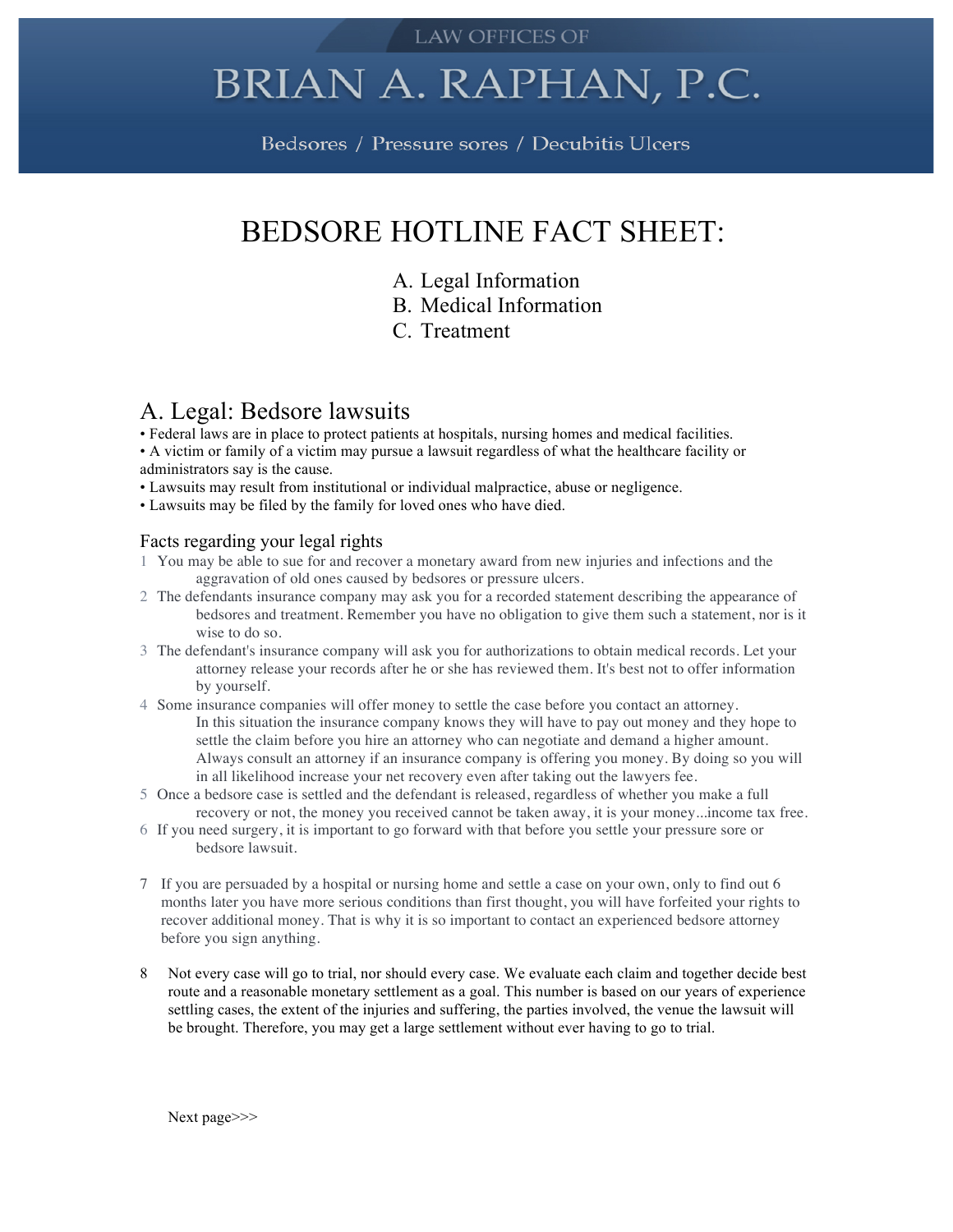## *Reasons'why'is'it'important'to'hire'a'qualified'and'experienced' bedsore'legal'team'to'handle'your'lawsuit:'*

- 1. It is important for a claimant to be represented by someone who is experienced in handling insurance companies, institutional medical facilities and city agencies. Using experienced bedsore attorneys will increase the claimants chances of recovering a large monetary award.
- 2. We have the best resources, and legal teams to handle big cases against hospital, nursing home or large corporation.
- 3. Our bedsore lawyers are meticulous, intelligent, and aggressive while operating with the highest level of professionalism. The resources and legal team approach of medical professionals and expert witnesses work in tandem and have a track record of success in litigating bedsore lawsuits.
- 4. There is no fee for a consultation with our law firm either over the phone or in person. There are no fees unless and until we win you a monetary award. There will be no charge to the client on any cases that are unsuccessful.

## B. Medical:

Although not intended to be a substitute for professional medical advice, below are some things to consider: Bedsores or Pressure sores, also known as decubitis ulcers, are areas of damage to the skin and underlying tissue caused by constant pressure or friction. This type of skin damage can develop quickly in anyone with reduced mobility, such as older people or those confined to a bed or chair. The sores can be difficult to treat and can lead to serious complications. Prevention includes regular position changes, good hygiene and skin care, and a healthy diet.

The skin over bony areas such as the heels, elbows, the back of the head and the tailbone (coccyx) is particularly at risk. Lack of adequate blood flow can cause the affected tissue to die if left untreated.

#### Grades of pressure sores

If a person is bedridden for long enough, the areas of skin constantly in contact with the mattress or chair will start to discolor. This shows that the skin is in danger of ulcerating.

Pressure sores are graded to four levels, including:

- Grade I skin discoloration, usually red, blue, purple or black
- Grade II some skin loss or damage involving the top-most skin layers
- Grade III necrosis (death) or damage to the skin patch, limited to the skin layers
- Grade IV necrosis (death) or damage to the skin patch and underlying structures, such as tendon, joint or bone.

#### Complications of pressure sores

Untreated pressure sores can lead to a wide variety of secondary conditions, including:

- Sepsis (bacteria entering the bloodstream)
- Cellulitis (inflammation of body tissue, causing swelling and redness)
- Bone and joint infections
- Abscess (a collection of pus).

#### Risk factors for pressure sores

A pressure sore is caused by constant pressure applied to the skin over a period of time. The skin of older people tends to be thinner and more delicate, which means an older person has an increased risk of developing a pressure sore during a prolonged stay in bed.

Other risk factors for a pressure sore include:

- Poor physical condition
- Poor mental condition
- Immobility and paralysis
- Being restricted to either sitting or lying down
- Urinary and fecal incontinence
- Malnutrition and obesity

Next page>>>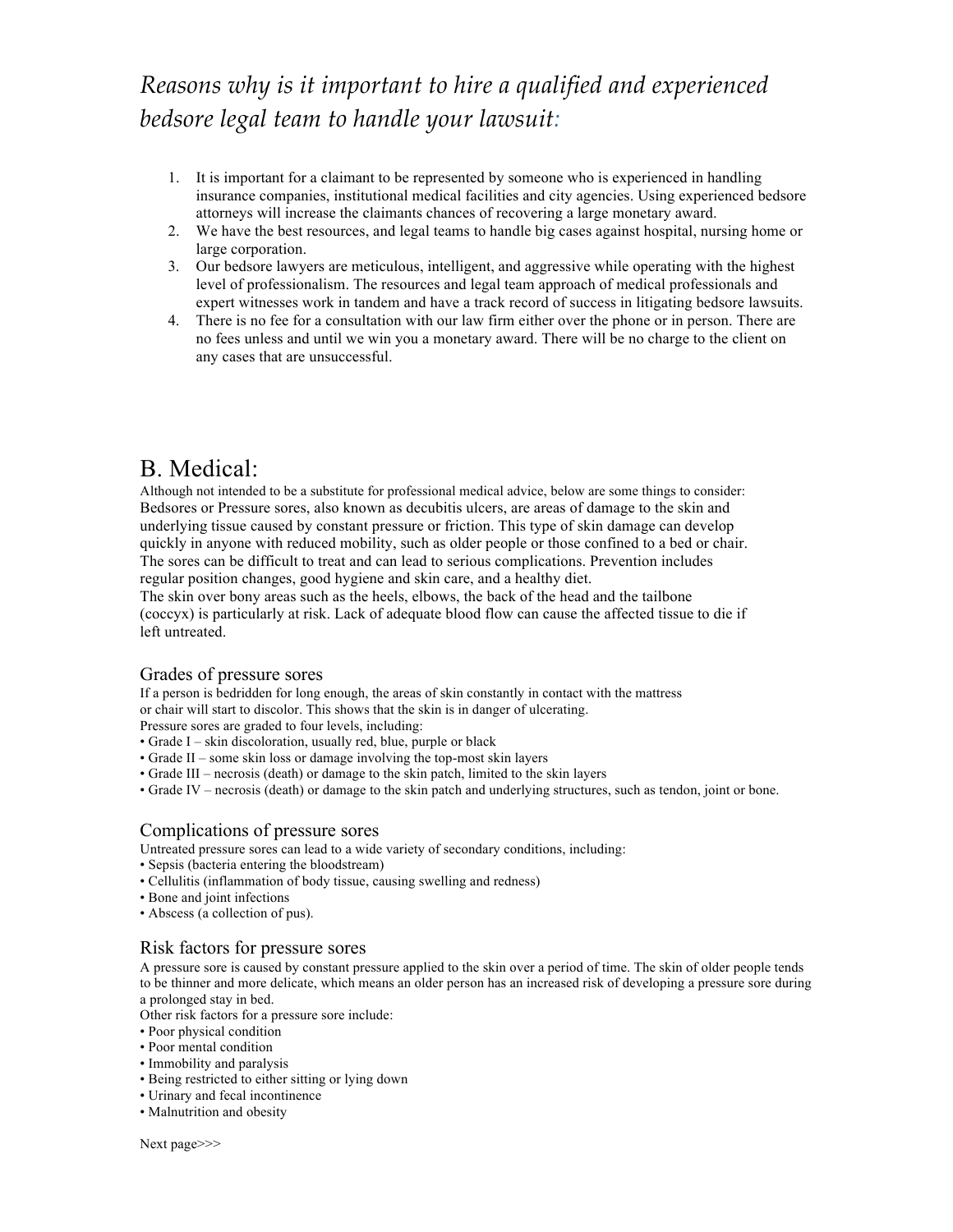• Advanced age

#### • Smoking.

People who use a wheelchair are most likely to develop a pressure sore on the parts of the body where they rest against the chair. These may include the tailbone or buttocks, shoulder blades, spine and the backs of arms or legs.

When a person is bedridden, pressure sores can occur in a number of areas, including:

- Back or sides of the head
- Rims of the ears
- Shoulders or shoulder blades
- Hipbones
- Lower back or tailbone
- Backs or sides of the knees
- Heels, ankles and toes.

#### Prevention of pressure sores

Hospitals and nursing homes are required by law to provide proper care..If you are the caregiver for someone confined to a bed or chair for any period of time, it's important to be mindful of the risk of pressure sores. To prevent skin damage, you need to relieve the pressure, reduce the time that pressure is applied and improve

skin quality. Develop a plan that the person under your care, and any other caregivers, can follow. This plan will

include position changes, supportive devices, daily skin care, a nutritious diet and supportive lifestyle changes.

A routine nursing assessment is required for people at high risk of pressure sores.

#### Position changes and supportive devices for preventing pressure sores

People who use a wheelchair are advised to shift position within their chair about every 15 minutes. People who spend most of their time in bed are advised to change position at least once every two hours, even during the night, and to avoid lying directly on their hipbones. Pillows may be used as soft buffers between the skin and the bed or chair.

#### Daily skin care for preventing pressure sores

Strategies include:

• Check the skin at least daily for redness or signs of discoloration.

- Keep the skin at the right moisture level, as damage is more likely to occur if skin is either too dry or too moist.
- Use moisturizing products to keep skin supple and prevent dryness.
- Never massage bony areas because the skin is too delicate.

#### Diet and lifestyle for avoiding pressure sores

Strategies include:

- Make sure the person eats a healthy and nutritious diet.
- Be aware of using good hygiene practices.
- Maintain activity levels, where appropriate.
- Make sure the person quits smoking.

#### Warning signs of pressure sores

Daily checks are needed to look for the following early warning signs:

- Red/purple/blue, torn or swollen skin, especially over bony areas
- Signs of infection, such as skin warmth, swelling, cracks, calluses, and wrinkles.

## C. Treatment

There are a variety of treatments available to manage pressure sores and promote healing, depending on the severity of the pressure sore. These include:

- Regular position changes
- Special mattresses and beds that reduce pressure
- Dressings to keep the sore moist and the surrounding skin dry
- Light packing of any empty skin spaces with dressings to help prevent infection
- Regular cleaning with appropriate solutions, depending on what stage the sore is at
- Specific drugs and chemicals applied to the area, if an infection persists
- Debridement and Surgery to remove the damaged tissue
- Surgery to close the wound, using skin grafts if necessary
- A physician specializing in wound care
- Continuing supportive lifestyle habits such as eating a healthy and nutritious diet. Next page>>>